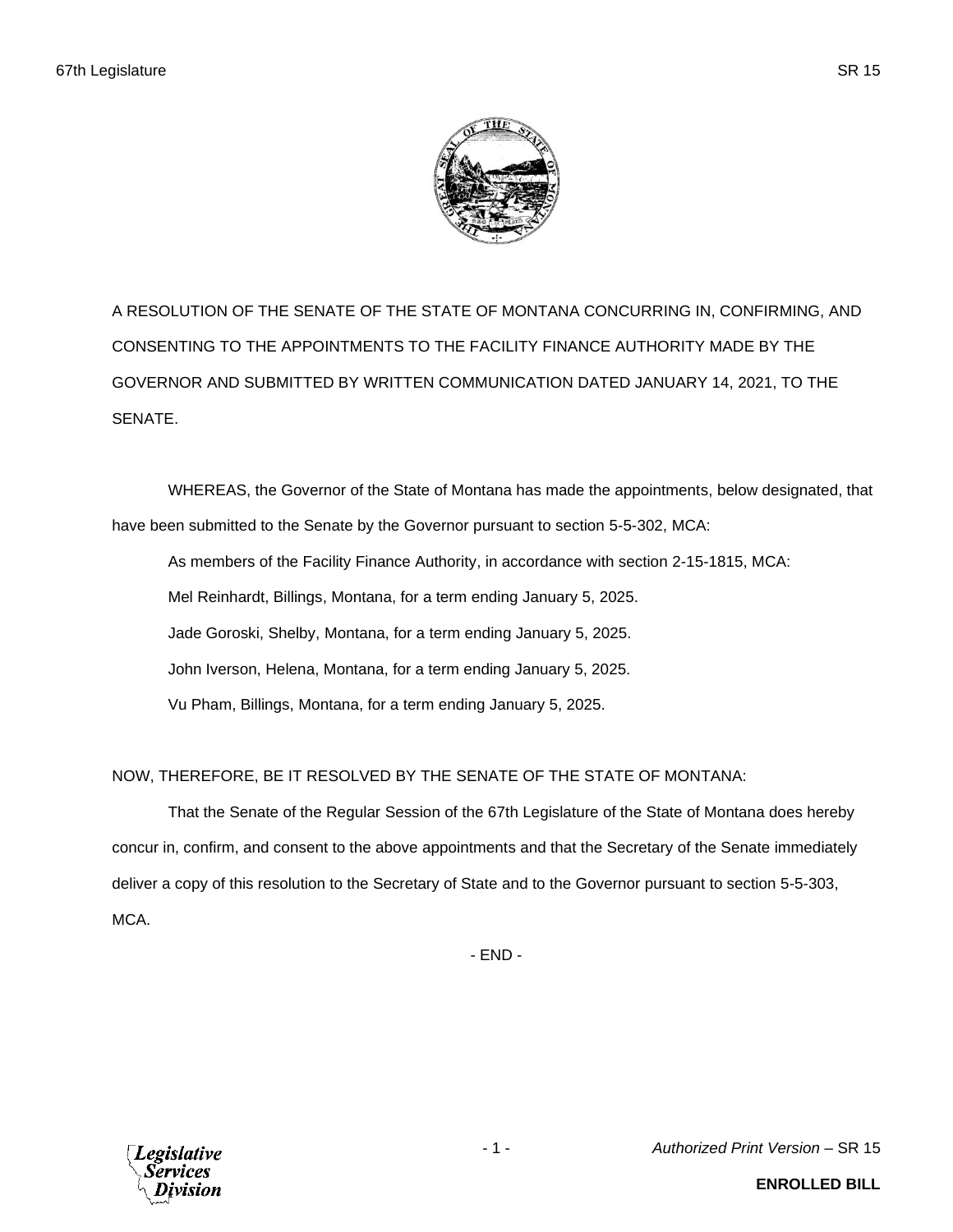## SENATE RESOLUTION NO. 15

INTRODUCED BY D. KARY

A RESOLUTION OF THE SENATE OF THE STATE OF MONTANA CONCURRING IN, CONFIRMING, AND CONSENTING TO THE APPOINTMENTS TO THE FACILITY FINANCE AUTHORITY MADE BY THE GOVERNOR AND SUBMITTED BY WRITTEN COMMUNICATION DATED JANUARY 14, 2021, TO THE SENATE.